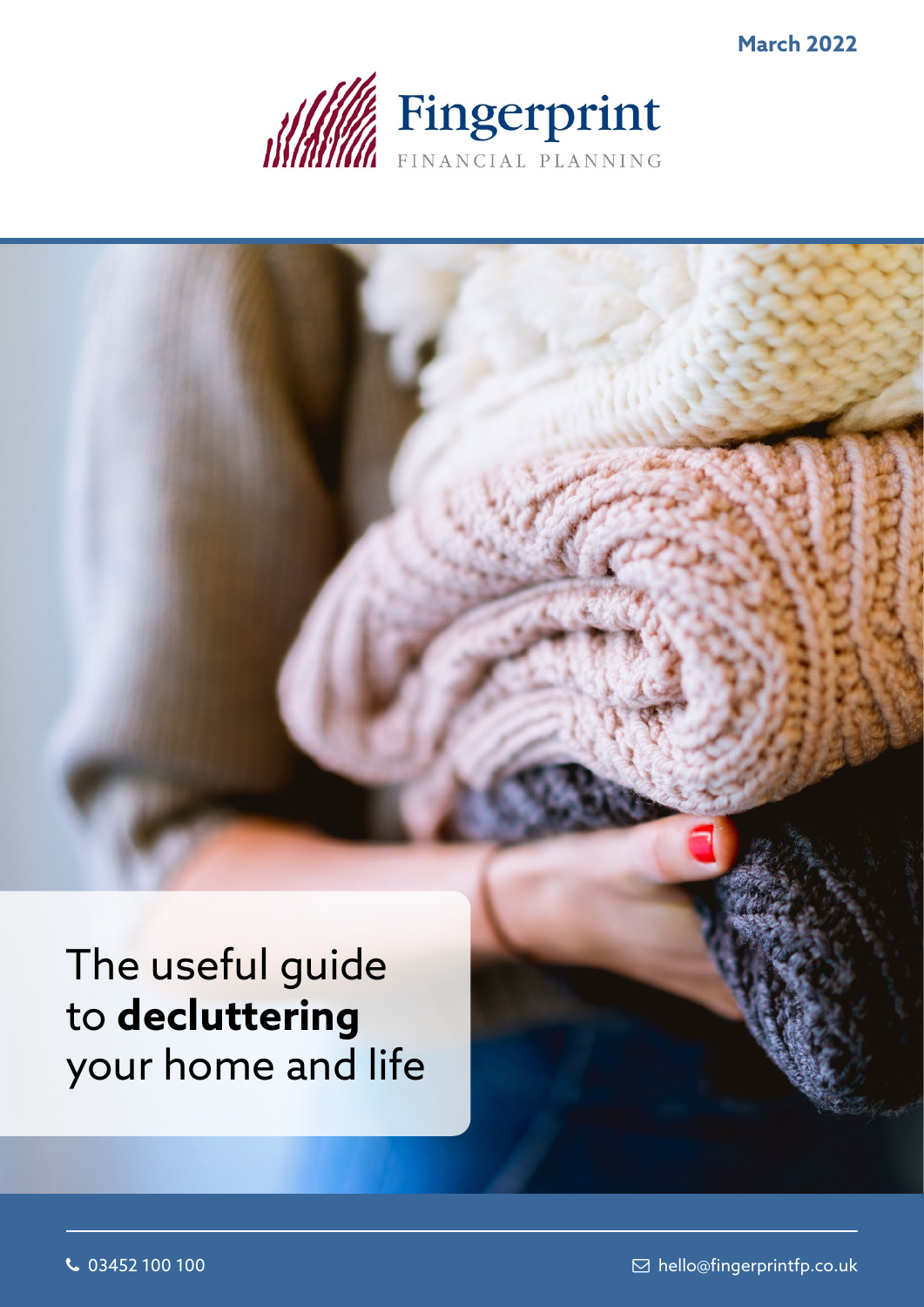

Over time you can pick up things that clutter your life and mean you aren't living the lifestyle you want.

It might be material items cluttering up your home or even habits that mean you're distracted from focusing on what you really want.

Spring is often associated with giving your home a big clean, getting rid of the old, and starting afresh for the summer months. So, now could be the perfect time to declutter your life to help you build the lifestyle you want.

## **Why a good declutter could improve your life**

Getting rid of some of the clutter that's around your home may seem like an irrelevant task in the grand scheme of things, but it can have a huge effect on you and your wellbeing.

Pandemic lockdowns mean you've likely spent more time in your home over the last two years than normal. Your home may have become the only place where you relaxed, worked, exercised, and spent time with family for long periods. The pandemic has highlighted just how important our personal spaces are and how your environment can affect your mindset.

An organised living space that reflects your personality can help you unwind and feel calmer. It can also help your days be more productive as you'll be able to focus on the tasks at hand. Decluttering your home doesn't have to mean tossing everything out and leaving your house devoid of personality. But looking objectively at what fills your home and asking what value it adds, whether practical or sentimental, can help you create a space that's right for you.

"From the moment you start tidying, you will be compelled to reset your life. As a result, your life will start to change. That's why the task of putting your house in order should be done quickly." **– Marie Kondo**

Over the last few years, organising your home has become hugely popular, thanks in part to Marie Kondo and her 2019 Netflix show, *Tidying Up with Marie Kondo*. Famous for asking "does this spark joy?" Kondo's method involves gathering together all your belongings and keeping only those things that "spark joy".

Her methods have proved popular. In fact, in 2015 Marie Kondo was listed as one of *Time's* 100 most influential people. She says her method is partly inspired by the Shinto religion, which originated in Japan.

"Treasuring what you have; treating the objects you own as not disposable, but valuable, no matter their actual monetary worth; and creating displays so you can value each individual object are all essentially Shinto ways of living." **– Marie Kondo**

You can use these principles to declutter nonmaterial things in your life, too. Your time and mental capacity are some of your most precious resources, so are you cluttering these up with things that aren't important to you? Decluttering your time can help you reach your goals.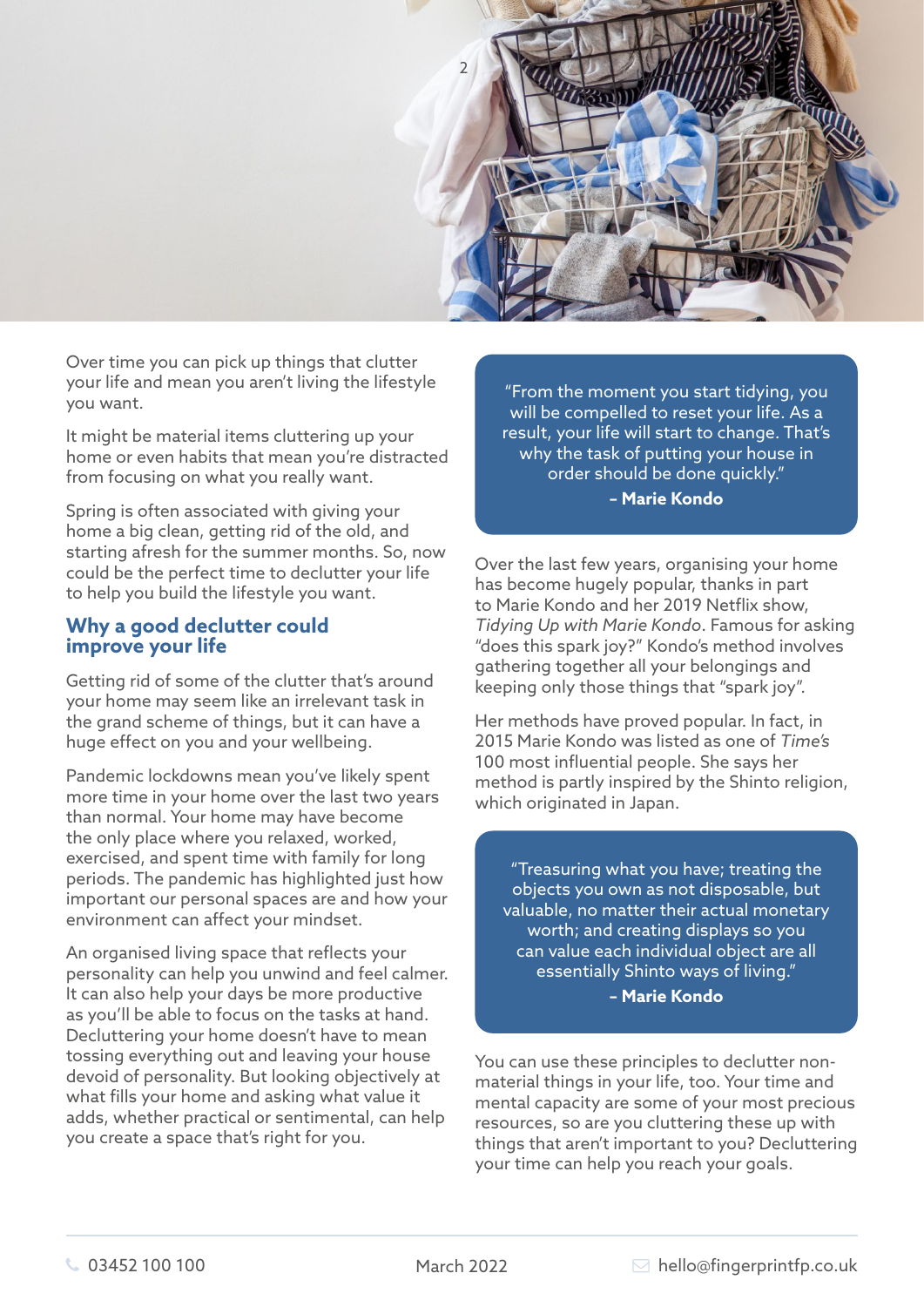# **7 practical steps to help you declutter your life**

### **1. Start by setting out your goals**

Working backwards and starting with what you want to achieve can help you set out the right steps for you. What does your ideal lifestyle look like?

From what your dream home would look like to how you spend your time, having a vision can help you focus on the things that are really important to you. It can also provide you with the motivation you need to complete tasks and start decluttering.

When setting out goals, it can be easier to focus on big picture plans, like wanting to earn a promotion or move to a new house, but don't forget about the smaller details too. Decluttering your day-to-day routine and home can provide you with the space you need to reach larger aspirations.



## **2. Create a step-by-step plan for decluttering your home**

Organising your home can help get you in the right mindset to declutter other areas of your life. A home environment that is clean and organised can help you to feel far more relaxed.

According to a report from [APDO,](https://www.apdo.co.uk/blog-messy-home-stressy-home-research/) 82% of people have experienced "mess stress" at some time in their life, and 44% experience it at least weekly.

Even those that considered themselves "naturally tidy" feel stressed about the state of their home at times. So, if you've ever found yourself feeling stressed, anxious, or distracted because of the way your home looks, you're not alone.

> "The ability to simplify means to eliminate the unnecessary so that the necessary may speak."

**– Hans Hofmann, German-American artist, 1880-1966** 

Tackling your whole home can seem like a daunting task, especially if it's been a while since you last decluttered. Being methodical about it and breaking it down into steps can make it more manageable. You may find a room-by-room approach is right for you or you could break your belongings into categories, for example, starting with paperwork before moving on to clothing.

Be critical about the choices you're making. Do the items you're choosing to keep serve a practical purpose or add value to your life in another way? Do they support the goals you've set out? If the answer to both those questions is "no", it may be time to recycle the item or throw it away.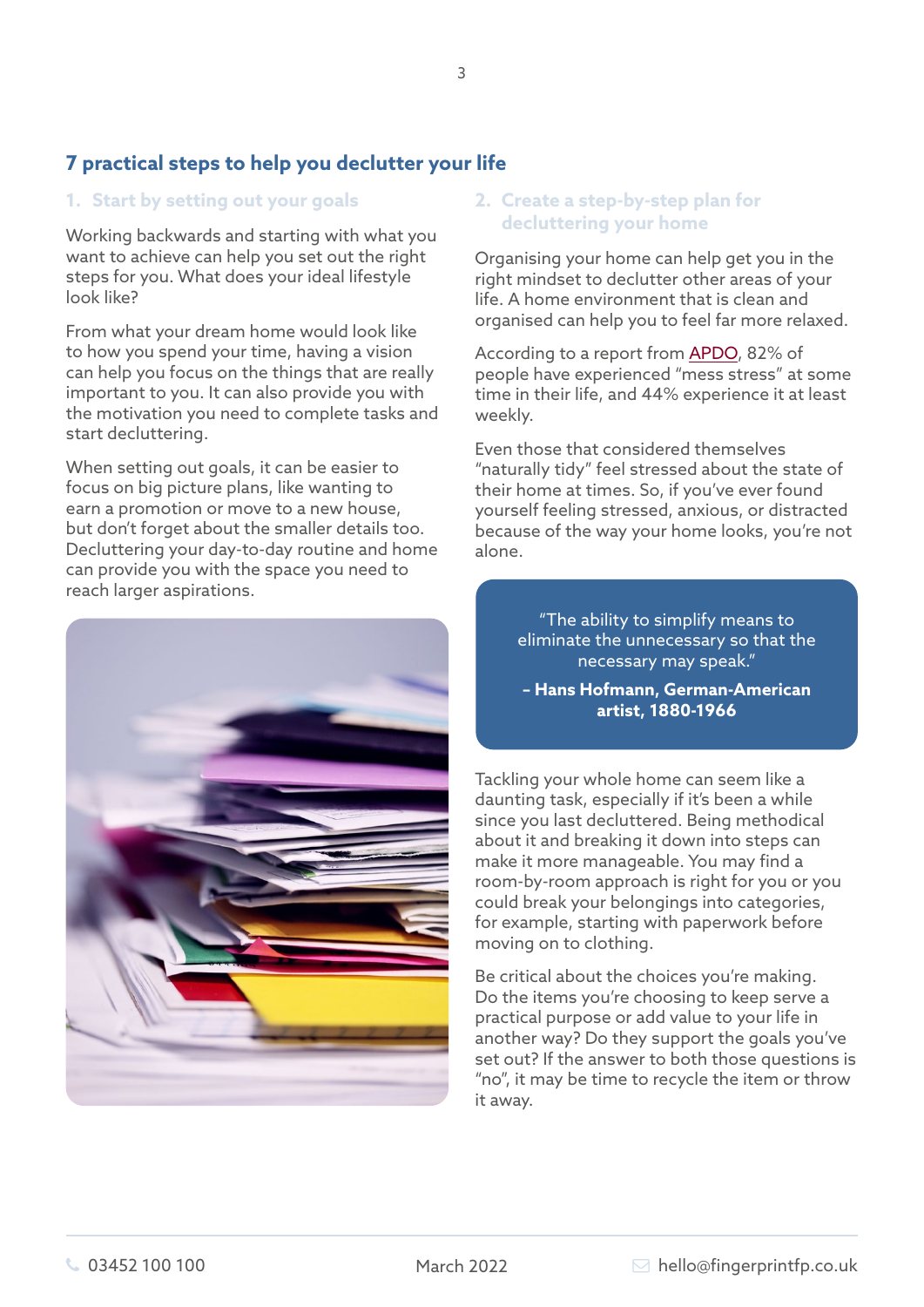

## **3. Decide what you'll do with your clutter**

When sorting out your home, you're likely to have a pile of items that you no longer need or want. Having a plan for what to do with them can help you be more critical and get rid of the things you no longer need.

Tossing items into the bin can seem wasteful and may mean you end up holding on to possessions that you no longer want. Instead, split the items into different piles so they have a purpose. You may want to:

- Gift some of the items to family and friends if you know they'll find them useful
- Sell the items
- Donate them to charity.

Just because the items are cluttering your home, doesn't mean they can't be right for someone else.

Setting out a plan means clutter is less likely to still be taking up space in your home even after you've decided to get rid of it.

## **4. Don't forget about your digital life**

Technology means that, over the last 20 years, more and more of our lives have become digital in some way. While you might have fewer letters to file at home, your inbox may be filling up. And, even though digital files aren't physical, they can cause just as much stress and confusion if they're not organised.

From old university or work documents to downloads, the files you have stored on your devices can quickly mount up. Once again, go through your digital items and ask "do I need or want this?".

Email inboxes are a good example of how easy it can be to clutter up your digital life. Delete the emails you no longer need and set up folders to organise those that you do.

Check what's coming into your inbox too. More than 300 billion emails are sent every day, so are the ones coming into your inbox important? Unsubscribe from the mailing lists that are sending you irrelevant information to make it far easier to organise your digital files.

Organising your digital life can mean you're more productive and that the things you need are far easier to find.

Using the cloud, you can declutter your computer, tablets, and phones while still having access to things like photos and other digital mementoes. Even if you need a copy of a file, using the cloud can provide a secure backup.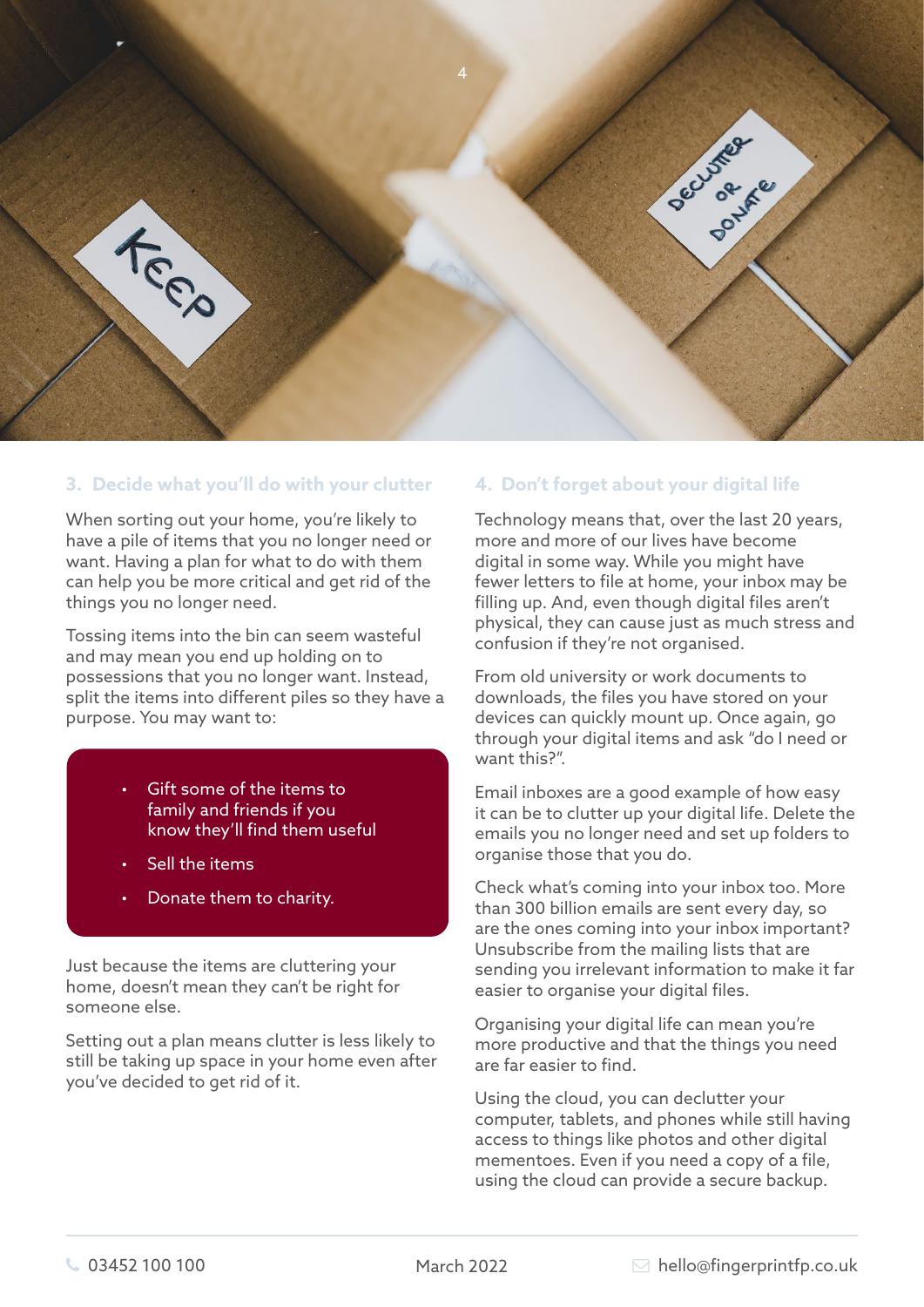

#### **5. Review how you spend your days**

Once your items are decluttered, it's time to look at how you use your time. Are you focusing on what you want?

Start by writing down all your commitments, both work and professional. This can help you to understand where your attention is focused. You may be surprised by how many things there are and what is taking up most of your time.

Reviewing your calendar can help you see where you may be cluttering up your time and which things you can cut down or remove entirely.

Then, think about what you want to invest your time in. This could be spending quality time with your family, working towards a new professional qualification, or taking up a hobby.

Don't feel bad about giving yourself free time either. It's important for helping you relax and it can give you the space to try new things or invest in what's important to you without feeling any pressure.

> "Oh! Old rubbish! Old letters, old clothes, old objects that one does not want to throw away. How well nature has understood that, every year, she must change her leaves, her flowers, her fruit and her vegetables, and make manure out of the mementos of her year!"

**– Jules Renard, French author, 1864-1910** 

#### **6. Get your finances in order**

Your finances will affect whether you can reach many goals, from your day-to-day lifestyle to big plans like retiring early. But organising finance is something people often put off.

What steps can you take to simplify your finances?

One example could be your pensions. The average worker now has multiple pensions and it can mean not only do you have lots of paperwork, but that your long-term plans are cluttered and unorganised. For some people, consolidating pensions can make retirement planning simpler and clearer.

Working with a financial planner can help you declutter your finances. We can help you identify the accounts and policies that aren't working for you, and instead focus on those that will help you reach your goals. It's a step that can provide you with confidence, so you spend less time worrying about your financial plan.

Organising your finances could also help your money go further. For instance, having your paperwork organised can mean it's easier to find and remember when deals are coming to an end. As an example, having information about your mortgage to hand can mean you're more likely to switch to a new deal when your current one comes to an end, which could mean you pay less interest.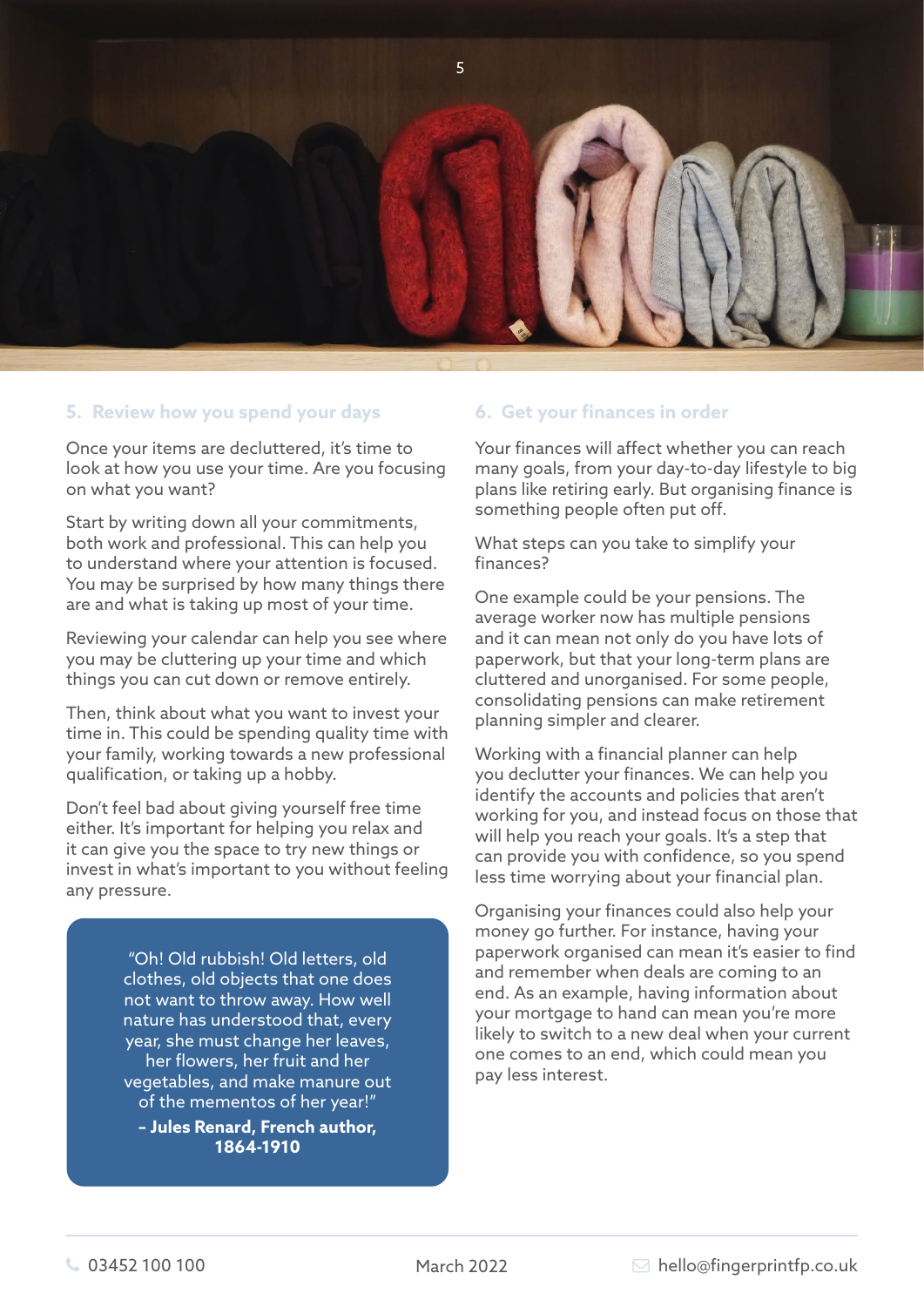

## **7. Declutter your mind**

Finally, declutter your mind. If you often have 101 things racing through your mind, taking some time to simply relax can be effective, improving your focus and boosting your wellbeing.

Meditation and other forms of mindfulness can help you relieve stress and focus on what's important to you.

Rather than multitasking, giving one thing at a

time your full attention can mean you're more productive. It's a step that can help you focus on the present too, rather than the past or what might happen in the future.

It can give you an appreciation for the things you have now and an understanding of what you need to do to reach other goals. Just like organising your home, decluttering your thoughts from time to time can lead to you feeling calmer and happier.

## **5 books that could help you declutter your life**

## **1.** *The Life-Changing Magic of Tidying* **by Marie Kondo.**  With a famous method for tidying up, Marie Kondo's book is a great place to start. The simple, effective method aims to help you create a clutter-free home for life.

- **2.** *Unstuffed: Decluttering Your Home, Mind and Soul* **by Ruth Soukup.**  If you've made a resolution to buy less "stuff" this book could be for you. It looks at how stuff, from physical items to packed schedules, could be affecting your life.
- **3.** *Cozy White Cottage: 100 Ways to Love the Feeling of Being Home* **by Liz Marie Galvan.**

At first glance, this book looks as though it's simply a décor book. However, with its focus on creating spaces that you love, it can help you declutter to create a home that suits you.

- **4.** *The Complete Book of Home Organisation* **by Toni Hammersley.**  Even after you've decluttered, you'll still have things that need to be organised. This book provides practical organisation lessons and tips.
- **5.** *The Minimalist Way: Minimalism Strategies to Declutter Your Life and Make Room for Joy* **by Erica Layne.**

This is another book that doesn't just look at your belongings but how a cluttered life can mean you don't get the most out of it, and advocates for a minimalist approach.